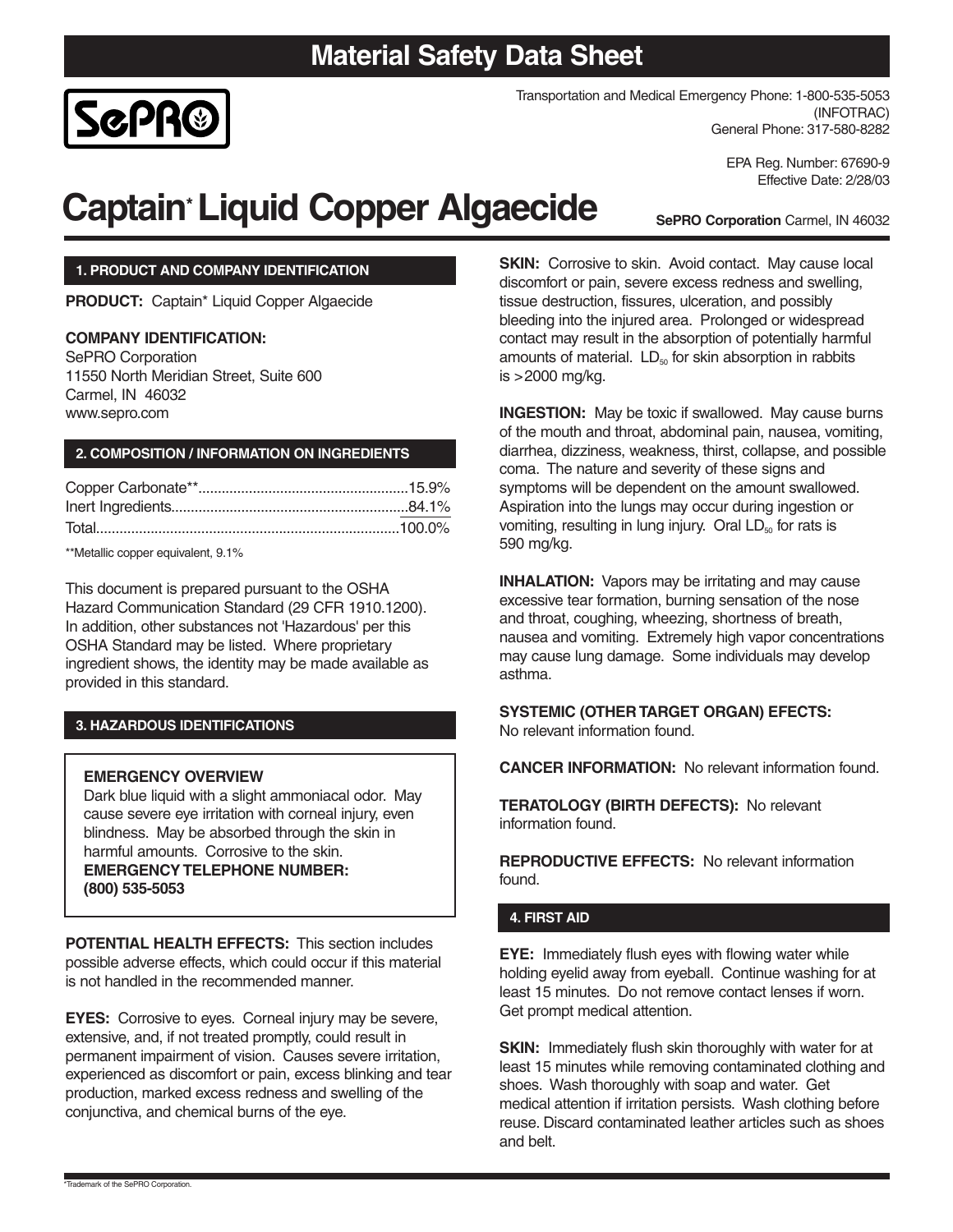# **Material Safety Data Sheet**



Transportation and Medical Emergency Phone: 1-800-535-5053 (INFOTRAC) General Phone: 317-580-8282

> EPA Reg. Number: 67690-9 Effective Date: 2/28/03

# **Captain\*Liquid Copper Algaecide**

**SePRO Corporation** Carmel, IN 46032

**INGESTION:** Do not induce vomiting. Get immediate medical attention. If patient is fully conscious, give 1 or 2 glasses of water or milk.

**INHALATION:** Remove to fresh air. Give artificial respiration if not breathing. If breathing is difficult, oxygen may be given by qualified personnel. Obtain medical attention.

**NOTE TO PHYSICIAN:** Corrosive. May cause stricture. If lavage is performed, suggest endotracheal and/or esophagoscopic control. If burn is present, treat as any thermal burn after decontamination. No specific antidote. Supportive care. Treatment is based on the judgment of the physician in response to reactions of the patient. Prolonged or repeated inhalation may aggravate preexisting asthma, liver and kidney disease. Corrosive to eyes and skin. Causes irreversible eye damage.

### **5. FIRE FIGHTING MEASURES**

**FLASH POINT:** No flash point at temperatures up to 200˚F **METHOD USED:** Not applicable

### **FLAMMABLE LIMITS:**

LFL: Not applicable UFL: Not applicable

**EXTINGUISHING MEDIA:** All-purpose foam is preferred.

FIRE AND EXPLOSION HAZARDS: Keep unnecessary people away; isolate the hazard area and deny unnecessary entry. Highly toxic fumes are released in fire situations.

**FIREFIGHTING EQUIPMENT:** Wear positive-pressure, selfcontained breathing apparatus and full protective clothing.

### **6. ACCIDENTAL RELEASE MEASURES**

**ACTION TO TAKE FOR SPILLS AND LEAKS:** Ventilate area. Avoid breathing vapors. Wear respiratory protection and avoid contact with skin, eyes or clothing. Use absorbent material such as sweeping compound, oil absorbent, or lime to contain and clean up small spills and dispose as waste in a chemical disposal container. Wash spill area with water containing a strong detergent, absorb it, and place in chemical disposal container. Report large spills to INFOTRAC and consult SePRO Corporation for assistance. Prevent runoff.

### **7. HANDLING AND STORAGE**

## **PRECAUTIONS TO BE TAKEN IN HANDLING AND**

**STORAGE:** Utilize good personal hygiene practices and exercise normal liquid handling procedures. Store below 95˚F (35˚C) whenever possible. Decomposes at temperatures above 400˚F (200˚C). Average shelf life under proper storage conditions in the original sealed containers is 2 years. Store in a clean, dry area. Keep out of reach of children. Harmful if swallowed, absorbed through the skin, or inhaled. Avoid breathing of spray mist or contact with skin, eyes, or clothing.

### **8. EXPOSURE CONTROL/PERSONAL PROTECTION**

These precautions are suggested for conditions where the potential for exposure exists. Emergency conditions may require additional precautions.

### **EXPOSURE GUIDELINES:**

**Alkanolamines:** ACIGH TLV is 6 mg/M<sup>3</sup> (3 ppm) and OSHA PEL is 8 mg/ $M^3$  (3 ppm)

**ENGINEERING CONTROLS:** Provide general and/or local exhaust ventilation to control airborne levels below the exposure guidelines.

### **RECOMMENDATIONS FOR MANUFACTURING, COMMERCIAL BLENDING, AND PACKAGING WORKERS:**

**RESPIRATORY PROTECTION:** Use a NIOSH approved full-face air-purifying respirator. For emergency response or for situations where the atmospheric level is unknown, use a NIOSH approved positive-pressure self-contained breathing apparatus.

**SKIN PROTECTION:** Use protective clothing impervious to this material. Selection of specific items such as face shield, gloves, boots, apron, or full body suit will depend on operation. Use gloves, impervious to this material, at all times. Safety shower should be located in immediate work area. Remove contaminated clothing immediately, wash skin area with soap and water, and launder clothing before reuse. Items, which cannot be decontaminated, such as shoes, belts, and watchbands, should be removed, destroyed, and disposed.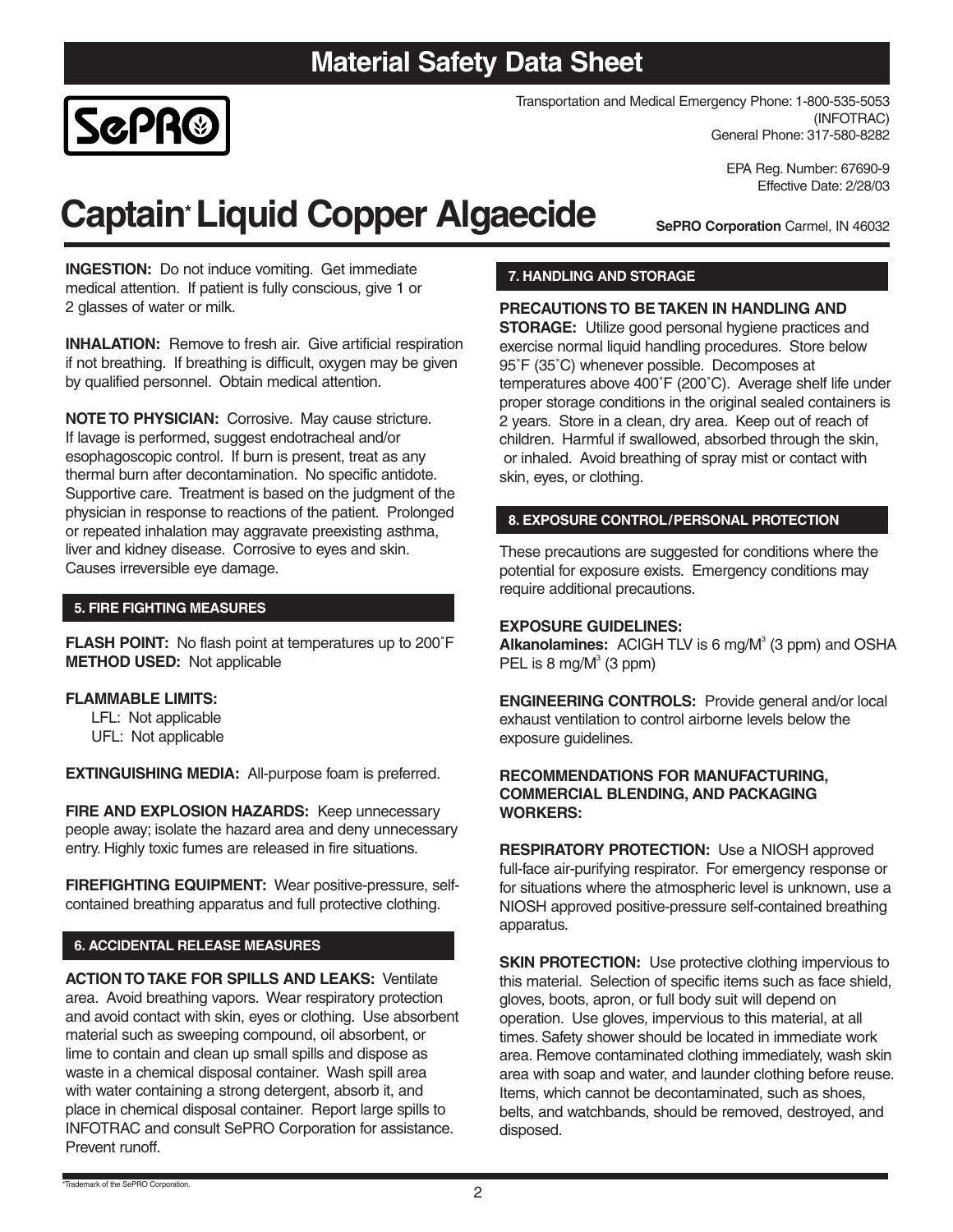# **Material Safety Data Sheet**



Transportation and Medical Emergency Phone: 1-800-535-5053 (INFOTRAC) General Phone: 317-580-8282

> EPA Reg. Number: 67690-9 Effective Date: 2/28/03

# **Captain\*Liquid Copper Algaecide**

**SePRO Corporation** Carmel, IN 46032

**EYE/FACE PROTECTION:** Use chemical goggles. Eye wash fountain should be located in immediate work area. If vapor exposure causes eye discomfort, use a NIOSH approved full-face respirator for vapors.

**APPLICATORS AND ALL OTHER HANDLERS:** Refer to the product label for personal protective clothing and equipment.

# **9. PHYSICAL AND CHEMICAL PROPERTIES**

**BOILING POINT:** 212˚F **SOLUBILITY IN WATER:** Miscible **VAPOR PRESSURE:** 17 mm **VAPOR DENSITY:** 3.5 **SPECIFIC GRAVITY:** 1.265 **EVAPORATION RATE:** <1 Butylacetate = 1 **PERCENT VOLATILE:** 43% **APPEARANCE:** Dark blue liquid **ODOR:** Slight ammoniacal **pH:** 10.1

### **10. STABILITY AND REACTIVITY**

**STABILITY:** Stable under normal storage conditions.

**INCOMPATIBILITY: (Specific materials to avoid)** Strong acids and nitrites. Should not be used in water where the pH is less than 6.0 due to the possible breakdown of the copper chelate, which could form copper ions, which would precipitate. Should not be applied to water when temperature of the water is below 60˚F (15˚C).

# **HAZARDOUS DECOMPOSITION PRODUCTS:**

Decomposes above 390˚F (200˚C). May form oxides of carbon and nitrogen.

**HAZARDOUS POLYMERIZATION:** Not known to occur.

# **11.TOXICOLOGICAL INFORMATION**

**MUTAGENICITY:** No relevant information found.

# **12. ECOLOGICAL INFORMATION**

**ENVIRONMENTAL DATA:** No relevant information found.

## **13. DISPOSAL CONSIDERATIONS**

**DISPOSAL:** Responsibility of proper waste disposal rests with the owner of the waste. Consult with local and environmental authorities. Contaminated materials should be placed in sealed drums and shipped to an approved chemical dump for disposal in accordance with all federal, state and local regulations.

# **14.TRANSPORT INFORMATION**

### **U.S. DEPARTMENT OF TRANSPORTATION INFORMATION:**

**FOR PACKAGE SIZES ONE GALLON OR LESS AND ALL MODES OF TRANSPORTATION (air, land, vessel):** This material is not regulated.

# **FOR PACKAGES SIZES GREATER THAN ONE GALLON AND ALL MODES TRANSPORTED**

**(air, land, vessel):** Corrosive Liquid/ N.O.S./(alkanolamines) **DOT HAZARD CLASS:** Class 8

# **15. REGULATORY INFORMATION**

**NOTICE:** The information herein is presented in good faith and believed to be accurate as of the effective date shown above. However, no warranty, express or implied, is given. Regulatory requirements are subject to change and may differ from one location to another; it is the buyer's responsibility to ensure that its activities comply with federal, state or provincial, and local laws. The following specific information is made for the purpose of complying with numerous federal, state or provincial, and local laws and regulations.

# **U.S. REGULATIONS**

**SARA 313 INFORMATION:** To the best of our knowledge, this product contains no chemical subject to SARA Title III Section 313 supplier notification requirements.